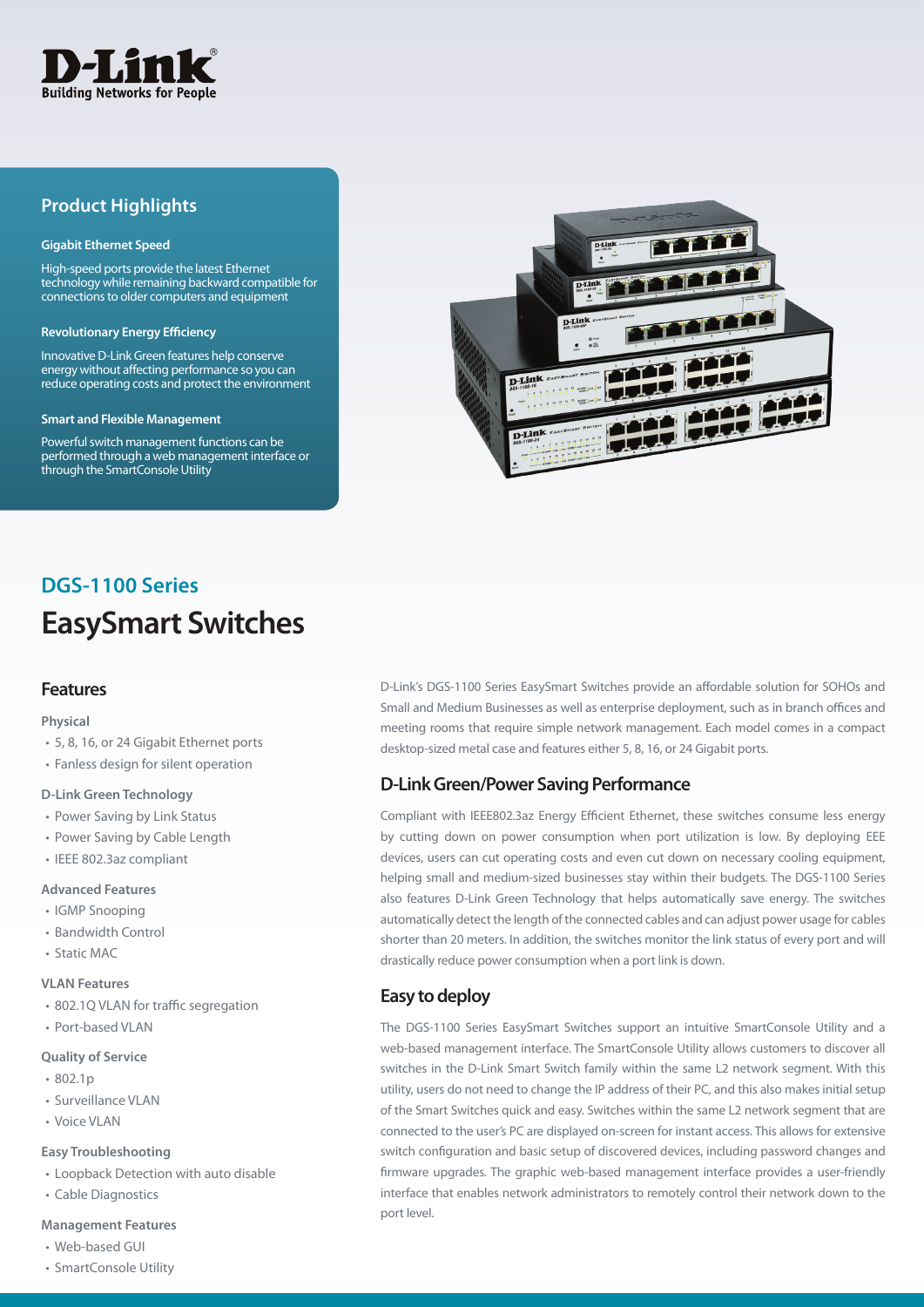# **Building Networks for People**

## **Surveillance VLAN and Bandwidth Control**

The DGS-1100 Series supports Surveillance VLAN for video surveillance deployment. Surveillance VLAN gives video traffic high priority and an individual VLAN, guaranteeing the quality of surveillance traffic through a single DGS-1100 switch, thus sparing businesses the added expenses required for dedicated hardware and facilities. Bandwidth Control can reserve bandwidth on a per port basis for important functions that require larger bandwidth or might have high priority.

# **PoE Support**

The DGS-1100-08P delivers Power over Ethernet (PoE) capabilities, making deployment with IP cameras, VoIP phones, and access points much easier. Power cords will become a thing of the past, as the DGS-1100-08P complies with the 802.3af standard for PoE and supports a 64 Watt power budget. The 10/100/1000Base-T Ethernet ports mean that even high-quality video is no problem.

# **Easy Troubleshooting**

These EasySmart Switches feature Loopback Detection and Cable Diagnostics to help network administrators find and solve network problems quickly and easily. Loopback Detection is used to detect loops created by a specific port and automatically shut down the affected port. The Cable Diagnostics feature is designed for network administrators to quickly examine the quality of the copper cables, recognize the cable type, and detect cable errors.

## **Advanced Features**

DGS-1100 Series is equipped with advanced security features such as Static MAC, Storm Control, and IGMP Snooping. Static MAC allows users to create a MAC whitelist for specific ports, helping administrators limit network access to authorized devices only. Storm Control monitors broadcast, multicast, or unknown unicast traffic and will start blocking or discarding packets which could flood the network when the defined threshold is exceeded. IGMP Snooping is able to reduce the loading of L3 multicast routers and save bandwidth in network throughput.



| <b>Technical Specifications</b> |                                                                                                                                                                                                                                                    |                                |                                   |                                 |                                           |
|---------------------------------|----------------------------------------------------------------------------------------------------------------------------------------------------------------------------------------------------------------------------------------------------|--------------------------------|-----------------------------------|---------------------------------|-------------------------------------------|
| General                         | DGS-1100-05                                                                                                                                                                                                                                        | DGS-1100-08                    | DGS-1100-08P                      | DGS-1100-16                     | DGS-1100-24                               |
| <b>Size</b>                     | Desktop                                                                                                                                                                                                                                            | Desktop                        | Desktop                           |                                 | 11-inch Desktop/Rackmount Size, 1U Height |
| Number of Ports                 | 5 10/100/1000<br>Gigabit ports                                                                                                                                                                                                                     | 8 10/100/1000<br>Gigabit ports | 810/100/1000 PoE<br>Gigabit ports | 16 10/100/1000<br>Gigabit ports | 24 10/100/1000<br>Gigabit ports           |
| Port Functions                  | IEEE 802.3 compliant<br>IEEE 802.3u compliant<br>Supports half/full-duplex operation (half at 10/100 Mbps, full at 1000 Mbps)<br>Auto-negotiation<br>Auto MDI/MDIX<br>IEEE 802.3x Flow Control supports Full-Duplex mode<br>IEEE 802.3az compliant |                                |                                   |                                 |                                           |

| Performance                   | DGS-1100-05 | DGS-1100-08 | DGS-1100-08P | DGS-1100-16 | DGS-1100-24 |
|-------------------------------|-------------|-------------|--------------|-------------|-------------|
| <b>Switching Capacity</b>     | 10 Gbps     | 16 Gbps     | 16 Gbps      | 32 Gbps     | 48 Gbps     |
| Maximum Forwarding Rate       | 7.44 Mpps   | 11.9 Mpps   | 11.9 Mpps    | 23.81 Mpps  | 35.71 Mpps  |
| <b>MAC Address Table Size</b> | 8K Entries  |             |              |             |             |
| Packet Buffer                 | 1 Mbit      | 2 Mbits     | 2 Mbits      | 3.5 Mbits   |             |
| Flash Memory                  | 2 MB        |             |              |             |             |

| l PoE        | DGS-1100-08P only |
|--------------|-------------------|
| PoE Standard | 802.3af           |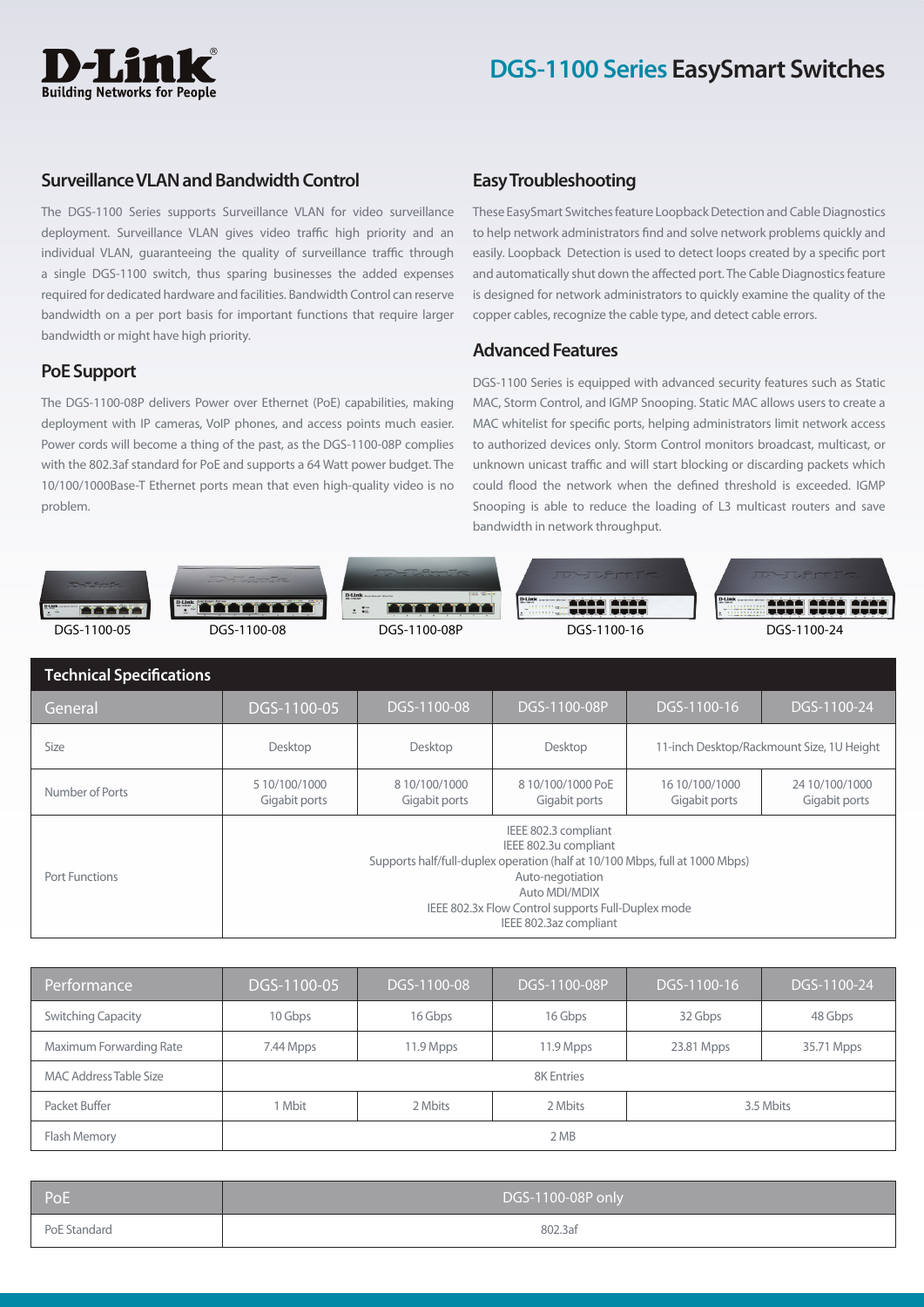

# **DGS-1100 Series EasySmart Switches**

| PoE Capable Ports | Port 1 to $8:15.4 W$<br>• Max. 15.4 W on 4 10/100/1000 Mbps ports |     | • Max. 8 W on 8 10/100/1000 Mbps ports |
|-------------------|-------------------------------------------------------------------|-----|----------------------------------------|
| PoE Power Budget  |                                                                   | 64W |                                        |

| LED <sub>s</sub>               | DGS-1100-05 | DGS-1100-08 | DGS-1100-08P | DGS-1100-16 | DGS-1100-24 |
|--------------------------------|-------------|-------------|--------------|-------------|-------------|
| Power (per device)             |             |             |              |             |             |
| PoE Max.                       |             |             |              |             |             |
| Link/Activity/Speed (per port) |             |             |              |             |             |

| <b>Power Consumption</b> | DGS-1100-05 | DGS-1100-08 | DGS-1100-08P | DGS-1100-16 | DGS-1100-24 |
|--------------------------|-------------|-------------|--------------|-------------|-------------|
| <b>Standby Mode</b>      | 0.99 watts  | .23 watts   | 2.0 watts    | 5.64 watts  | 6.49 watts  |
| <b>Maximum</b>           | 3.35 watts  | 4.89 watts  | 78.8 watts   | 11.29 watts | 14.83 watts |

| Physical                     | DGS-1100-05                                                    | DGS-1100-08                                   | DGS-1100-08P                                       | DGS-1100-16                                                    | DGS-1100-24         |
|------------------------------|----------------------------------------------------------------|-----------------------------------------------|----------------------------------------------------|----------------------------------------------------------------|---------------------|
| Power Input                  | 100 to 240 V AC<br>50 to 60 Hz External Power Adapter          |                                               |                                                    | 100 to 240 V AC<br>50 to 60 Hz Internal Universal Power Supply |                     |
| <b>MTBF</b>                  | 532,838 hours                                                  | 503,585 hours                                 | 708,219 hours                                      | 988,205 hours                                                  | 774,990 hours       |
| Acoustics                    |                                                                | 0 dB                                          |                                                    |                                                                |                     |
| <b>Heat Dissipation</b>      | 11.43 BTU/hr                                                   | 16.68 BTU/hr                                  | 268.87 BTU/hr                                      | 38.52 BTU/hr                                                   | 50.60 BTU/hr        |
| Weight                       | 0.32 kg (0.705<br>pounds)                                      | 0.42 kg (0.925 pounds)                        | 0.706 kg (1.553<br>pounds)                         | 1.5 kg (3.3 pounds)                                            | 1.6 kg (3.5 pounds) |
| <b>Dimensions</b>            | 141 x 85 x 28 mm<br>$(5.55 \times 3.35 \times 1.1)$<br>inches) | 171 x 98 x 28 mm (6.7<br>x 3.85 x 1.1 inches) | 190 x 120 x 38 mm (7.4)<br>$x$ 4.7 $x$ 1.1 inches) | 280 x 180 x 44 mm (11 x 7.1 x 1.73 inches)                     |                     |
| Ventilation                  | Fanless                                                        |                                               |                                                    |                                                                |                     |
| <b>Operating Temperature</b> | 0 to 50 °C (32 to 122 °F)                                      |                                               |                                                    |                                                                |                     |
| Storage Temperature          | -10 to 70 °C (14 to 158 °F)                                    |                                               |                                                    |                                                                |                     |
| <b>Operating Humidity</b>    | 10% to 95% non-condensing                                      |                                               |                                                    |                                                                |                     |
| <b>Storage Humidity</b>      | 5% to 95% non-condensing                                       |                                               |                                                    |                                                                |                     |
| <b>EMI</b>                   | FCC Class A, CE Class A, VCCI Class A, ICES-003, C-Tick        |                                               |                                                    |                                                                |                     |
| Safety                       | cUL, CE LVD                                                    |                                               |                                                    |                                                                |                     |

| Software Features |                                                                                                       |                                                                      |
|-------------------|-------------------------------------------------------------------------------------------------------|----------------------------------------------------------------------|
| <b>VLAN</b>       | • Port-based VLAN<br>• 802.1Q Tagged VLAN<br>· Surveillance VLAN<br>• Voice VLAN<br>• Management VLAN | • VLAN Group<br>• Supports 32 static VLAN groups<br>• Max. 4094 VIDs |